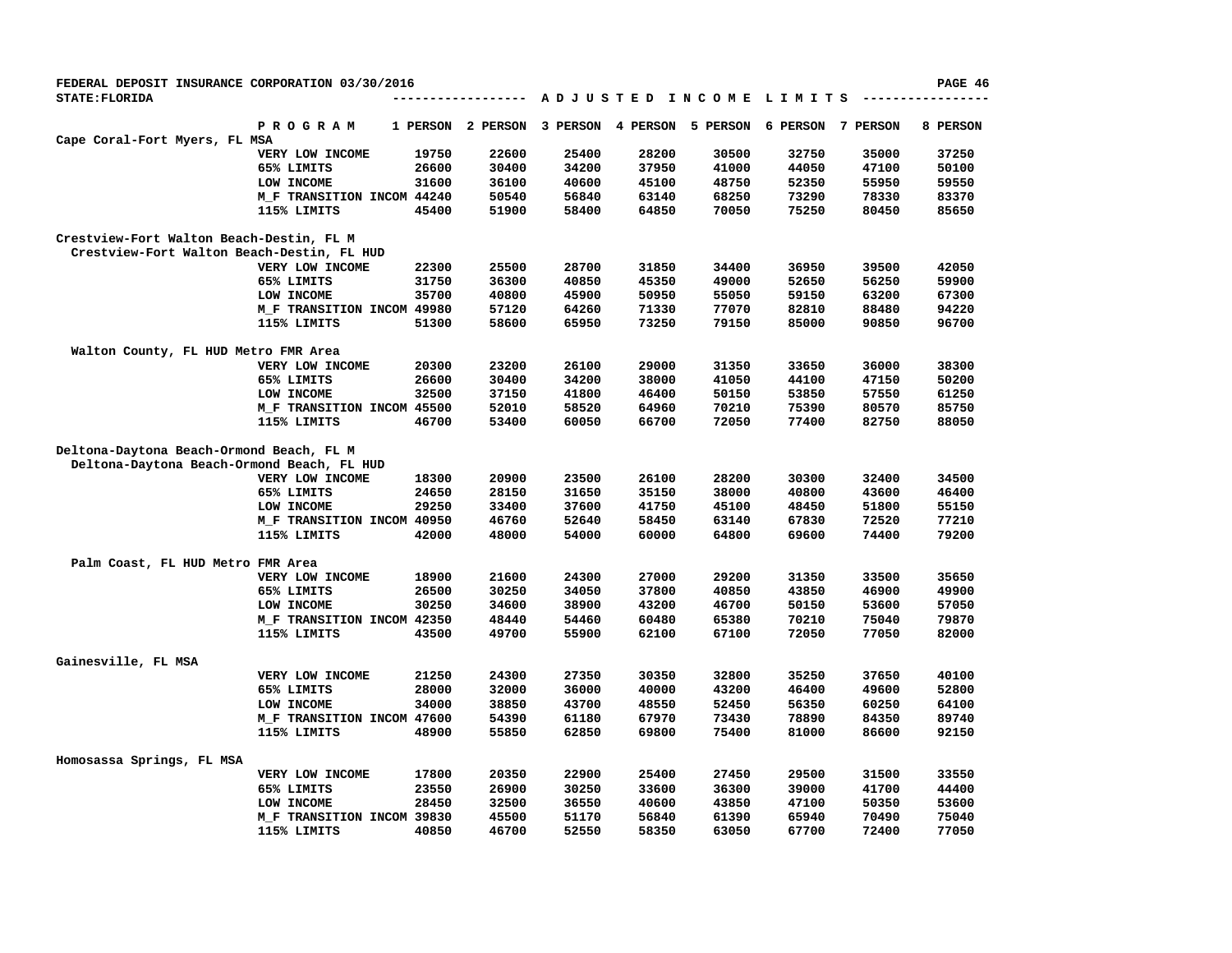| FEDERAL DEPOSIT INSURANCE CORPORATION 03/30/2016 |                            |          |          |          |          |          |                                         |          | PAGE 47  |
|--------------------------------------------------|----------------------------|----------|----------|----------|----------|----------|-----------------------------------------|----------|----------|
| <b>STATE: FLORIDA</b>                            |                            |          |          |          |          |          | A D J U S T E D I N C O M E L I M I T S |          |          |
|                                                  | P R O G R A M              | 1 PERSON | 2 PERSON | 3 PERSON | 4 PERSON | 5 PERSON | 6 PERSON                                | 7 PERSON | 8 PERSON |
| Jacksonville, FL MSA                             |                            |          |          |          |          |          |                                         |          |          |
| Baker County, FL HUD Metro FMR Area              |                            |          |          |          |          |          |                                         |          |          |
|                                                  | VERY LOW INCOME            | 21150    | 24200    | 27200    | 30200    | 32650    | 35050                                   | 37450    | 39900    |
|                                                  | 65% LIMITS                 | 29350    | 33550    | 37750    | 41900    | 45300    | 48650                                   | 52000    | 55350    |
|                                                  | LOW INCOME                 | 33850    | 38650    | 43500    | 48300    | 52200    | 56050                                   | 59900    | 63800    |
|                                                  | M F TRANSITION INCOM 47390 |          | 54110    | 60900    | 67620    | 73080    | 78470                                   | 83860    | 89320    |
|                                                  | 115% LIMITS                | 48650    | 55600    | 62550    | 69450    | 75050    | 80600                                   | 86150    | 91700    |
| Jacksonville, FL HUD Metro FMR Area              |                            |          |          |          |          |          |                                         |          |          |
|                                                  | VERY LOW INCOME            | 22750    | 26000    | 29250    | 32450    | 35050    | 37650                                   | 40250    | 42850    |
|                                                  | 65% LIMITS                 | 32000    | 36550    | 41100    | 45650    | 49350    | 53000                                   | 56650    | 60300    |
|                                                  | LOW INCOME                 | 36350    | 41550    | 46750    | 51900    | 56100    | 60250                                   | 64400    | 68550    |
|                                                  | M_F TRANSITION INCOM 50890 |          | 58170    | 65450    | 72660    | 78540    | 84350                                   | 90160    | 95970    |
|                                                  | 115% LIMITS                | 52250    | 59700    | 67150    | 74600    | 80600    | 86550                                   | 92550    | 98500    |
| Lakeland-Winter Haven, FL MSA                    |                            |          |          |          |          |          |                                         |          |          |
|                                                  | VERY LOW INCOME            | 18400    | 21000    | 23650    | 26250    | 28350    | 30450                                   | 32550    | 34650    |
|                                                  | 65% LIMITS                 | 25450    | 29100    | 32750    | 36350    | 39300    | 42200                                   | 45100    | 48000    |
|                                                  | LOW INCOME                 | 29400    | 33600    | 37800    | 42000    | 45400    | 48750                                   | 52100    | 55450    |
|                                                  | M_F TRANSITION INCOM 41160 |          | 47040    | 52920    | 58800    | 63560    | 68250                                   | 72940    | 77630    |
|                                                  | 115% LIMITS                | 42300    | 48350    | 54400    | 60400    | 65250    | 70100                                   | 74900    | 79750    |
| Miami-Fort Lauderdale-West Palm Beach, F         |                            |          |          |          |          |          |                                         |          |          |
| Fort Lauderdale, FL HUD Metro FMR Area           |                            |          |          |          |          |          |                                         |          |          |
|                                                  | VERY LOW INCOME            | 25400    | 29000    | 32650    | 36250    | 39150    | 42050                                   | 44950    | 47850    |
|                                                  | 65% LIMITS                 | 34900    | 39900    | 44900    | 49850    | 53850    | 57850                                   | 61850    | 65850    |
|                                                  | LOW INCOME                 | 40600    | 46400    | 52200    | 58000    | 62650    | 67300                                   | 71950    | 76600    |
|                                                  | M_F TRANSITION INCOM 56840 |          | 64960    | 73080    | 81200    | 87710    | 94220                                   | 100730   | 107240   |
|                                                  | 115% LIMITS                | 58400    | 66750    | 75100    | 83400    | 90100    | 96750                                   | 103450   | 110100   |
| Miami-Miami Beach-Kendall, FL HUD Metro FMR      |                            |          |          |          |          |          |                                         |          |          |
|                                                  | VERY LOW INCOME            | 24850    | 28400    | 31950    | 35500    | 38350    | 41200                                   | 44050    | 46900    |
|                                                  | 65% LIMITS                 | 34400    | 39300    | 44200    | 49100    | 53050    | 57000                                   | 60900    | 64850    |
|                                                  | LOW INCOME                 | 39800    | 45450    | 51150    | 56800    | 61350    | 65900                                   | 70450    | 75000    |
|                                                  | M F TRANSITION INCOM 55720 |          | 63630    | 71610    | 79520    | 85890    | 92260                                   | 98630    | 105000   |
|                                                  | 115% LIMITS                | 57200    | 65350    | 73500    | 81650    | 88200    | 94750                                   | 101250   | 107800   |
| West Palm Beach-Boca Raton, FL HUD Metro FM      |                            |          |          |          |          |          |                                         |          |          |
|                                                  | VERY LOW INCOME            | 23550    | 26900    | 30250    | 33600    | 36300    | 39000                                   | 41700    | 44400    |
|                                                  | 65% LIMITS                 | 33050    | 37750    | 42450    | 47150    | 50950    | 54700                                   | 58500    | 62250    |
|                                                  | LOW INCOME                 | 37650    | 43000    | 48400    | 53750    | 58050    | 62350                                   | 66650    | 70950    |
|                                                  | M_F TRANSITION INCOM 52710 |          | 60200    | 67760    | 75250    | 81270    | 87290                                   | 93310    | 99330    |
|                                                  | 115% LIMITS                | 54100    | 61800    | 69550    | 77250    | 83450    | 89650                                   | 95800    | 102000   |
|                                                  |                            |          |          |          |          |          |                                         |          |          |
| Naples-Immokalee-Marco Island, FL MSA            |                            |          |          |          |          |          |                                         |          |          |
|                                                  | VERY LOW INCOME            | 23000    | 26300    | 29600    | 32850    | 35500    | 38150                                   | 40750    | 43400    |
|                                                  | 65% LIMITS                 | 30100    | 34400    | 38700    | 43000    | 46450    | 49900                                   | 53350    | 56800    |
|                                                  | LOW INCOME                 | 36800    | 42050    | 47300    | 52550    | 56800    | 61000                                   | 65200    | 69400    |
|                                                  | M F TRANSITION INCOM 51520 |          | 58870    | 66220    | 73570    | 79520    | 85400                                   | 91280    | 97160    |
|                                                  | 115% LIMITS                | 52900    | 60450    | 68000    | 75550    | 81600    | 87650                                   | 93700    | 99750    |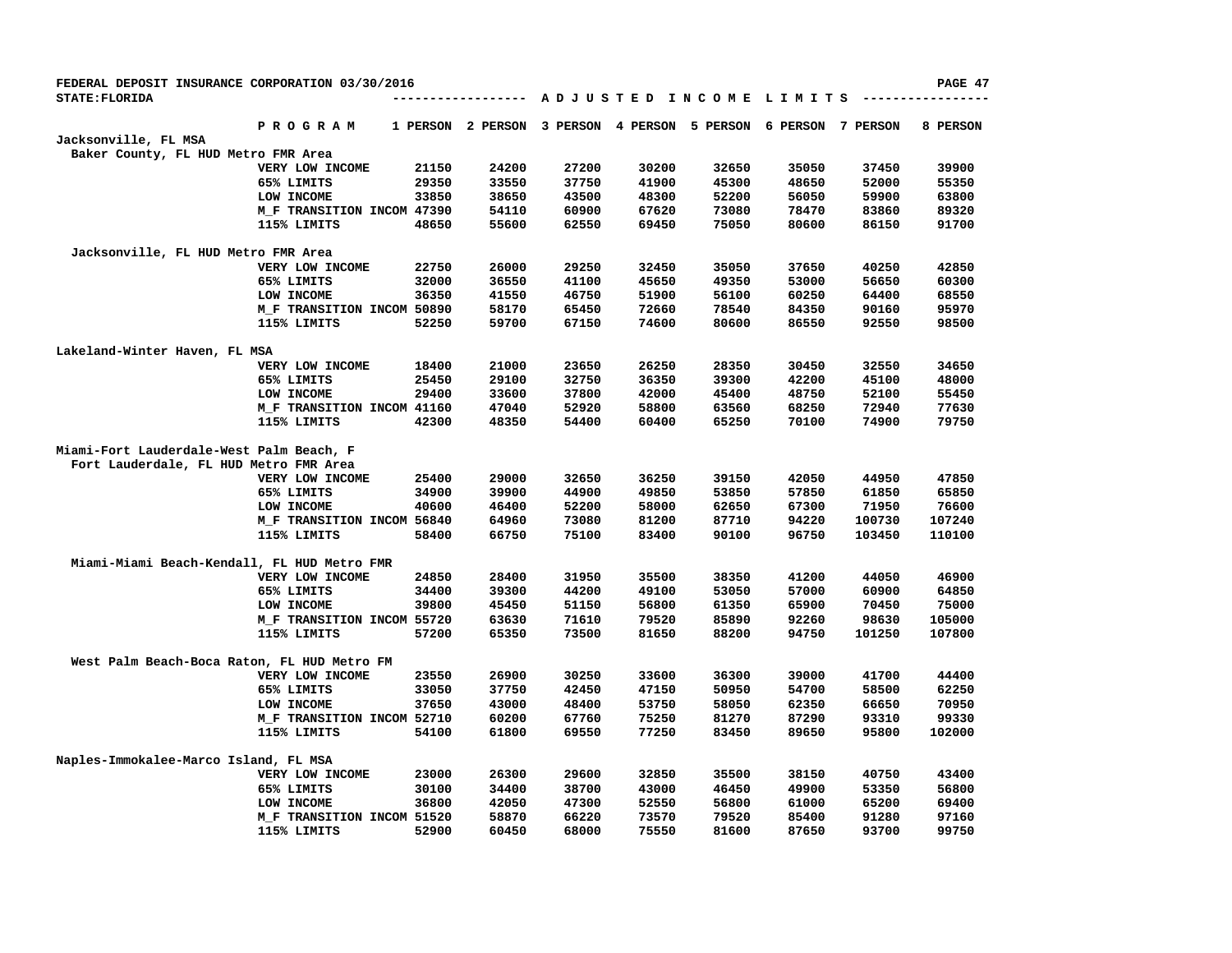| FEDERAL DEPOSIT INSURANCE CORPORATION 03/30/2016 |                            |       |                   |          |          |          |                        |          | PAGE 48  |
|--------------------------------------------------|----------------------------|-------|-------------------|----------|----------|----------|------------------------|----------|----------|
| <b>STATE: FLORIDA</b>                            |                            |       | .                 |          |          |          | ADJUSTED INCOME LIMITS |          |          |
|                                                  | <b>PROGRAM</b>             |       | 1 PERSON 2 PERSON | 3 PERSON | 4 PERSON | 5 PERSON | 6 PERSON               | 7 PERSON | 8 PERSON |
| North Port-Sarasota-Bradenton, FL MSA            |                            |       |                   |          |          |          |                        |          |          |
|                                                  | VERY LOW INCOME            | 21700 | 24800             | 27900    | 30950    | 33450    | 35950                  | 38400    | 40900    |
|                                                  | 65% LIMITS                 | 29000 | 33150             | 37300    | 41400    | 44750    | 48050                  | 51350    | 54650    |
|                                                  | LOW INCOME                 | 34650 | 39600             | 44550    | 49500    | 53500    | 57450                  | 61400    | 65350    |
|                                                  | M_F TRANSITION INCOM 48510 |       | 55440             | 62370    | 69300    | 74900    | 80430                  | 85960    | 91490    |
|                                                  | 115% LIMITS                | 49850 | 56950             | 64050    | 71150    | 76850    | 82550                  | 88250    | 93950    |
| Ocala, FL MSA                                    |                            |       |                   |          |          |          |                        |          |          |
|                                                  | VERY LOW INCOME            | 16650 | 19000             | 21400    | 23750    | 25650    | 27550                  | 29450    | 31350    |
|                                                  | 65% LIMITS                 | 23550 | 26900             | 30250    | 33600    | 36300    | 39000                  | 41700    | 44400    |
|                                                  | LOW INCOME                 | 26600 | 30400             | 34200    | 38000    | 41050    | 44100                  | 47150    | 50200    |
|                                                  | M_F TRANSITION INCOM 37240 |       | 42560             | 47880    | 53200    | 57470    | 61740                  | 66010    | 70280    |
|                                                  | 115% LIMITS                | 38300 | 43750             | 49200    | 54650    | 59050    | 63400                  | 67800    | 72150    |
| Orlando-Kissimmee-Sanford, FL MSA                |                            |       |                   |          |          |          |                        |          |          |
|                                                  | VERY LOW INCOME            | 20500 | 23400             | 26350    | 29250    | 31600    | 33950                  | 36300    | 38650    |
|                                                  | 65% LIMITS                 | 29000 | 33150             | 37300    | 41400    | 44750    | 48050                  | 51350    | 54650    |
|                                                  | LOW INCOME                 | 32800 | 37450             | 42150    | 46800    | 50550    | 54300                  | 58050    | 61800    |
|                                                  | M F TRANSITION INCOM 45920 |       | 52430             | 59010    | 65520    | 70770    | 76020                  | 81270    | 86520    |
|                                                  | 115% LIMITS                | 47150 | 53850             | 60600    | 67300    | 72700    | 78100                  | 83500    | 88850    |
| Palm Bay-Melbourne-Titusville, FL MSA            |                            |       |                   |          |          |          |                        |          |          |
|                                                  | VERY LOW INCOME            | 20650 | 23600             | 26550    | 29450    | 31850    | 34200                  | 36550    | 38900    |
|                                                  | 65% LIMITS                 | 27800 | 31800             | 35750    | 39700    | 42900    | 46100                  | 49250    | 52450    |
|                                                  | LOW INCOME                 | 33000 | 37700             | 42400    | 47100    | 50900    | 54650                  | 58450    | 62200    |
|                                                  | M_F TRANSITION INCOM 46200 |       | 52780             | 59360    | 65940    | 71260    | 76510                  | 81830    | 87080    |
|                                                  | 115% LIMITS                | 47400 | 54200             | 60950    | 67700    | 73150    | 78550                  | 83950    | 89400    |
| Panama City, FL MSA                              |                            |       |                   |          |          |          |                        |          |          |
| Gulf County, FL HUD Metro FMR Area               |                            |       |                   |          |          |          |                        |          |          |
|                                                  | VERY LOW INCOME            | 16000 | 18300             | 20600    | 22850    | 24700    | 26550                  | 28350    | 30200    |
|                                                  | 65% LIMITS                 | 20850 | 23800             | 26800    | 29750    | 32150    | 34550                  | 36900    | 39300    |
|                                                  | LOW INCOME                 | 25650 | 29300             | 32950    | 36600    | 39550    | 42500                  | 45400    | 48350    |
|                                                  | M_F TRANSITION INCOM 35910 |       | 41020             | 46130    | 51240    | 55370    | 59500                  | 63560    | 67690    |
|                                                  | 115% LIMITS                | 36850 | 42100             | 47350    | 52600    | 56850    | 61050                  | 65250    | 69450    |
| Panama City-Lynn Haven-Panama City Beach, F      |                            |       |                   |          |          |          |                        |          |          |
|                                                  | VERY LOW INCOME            | 19350 | 22100             | 24850    | 27600    | 29850    | 32050                  | 34250    | 36450    |
|                                                  | 65% LIMITS                 | 27300 | 31200             | 35100    | 38950    | 42100    | 45200                  | 48300    | 51450    |
|                                                  | LOW INCOME                 | 30950 | 35350             | 39750    | 44150    | 47700    | 51250                  | 54750    | 58300    |
|                                                  | M F TRANSITION INCOM 43330 |       | 49490             | 55650    | 61810    | 66780    | 71750                  | 76650    | 81620    |
|                                                  | 115% LIMITS                | 44450 | 50800             | 57150    | 63450    | 68550    | 73650                  | 78700    | 83800    |
| Pensacola-Ferry Pass-Brent, FL MSA               |                            |       |                   |          |          |          |                        |          |          |
|                                                  | VERY LOW INCOME            | 20900 | 23850             | 26850    | 29800    | 32200    | 34600                  | 37000    | 39350    |
|                                                  | 65% LIMITS                 | 29550 | 33800             | 38000    | 42200    | 45600    | 49000                  | 52350    | 55750    |
|                                                  | LOW INCOME                 | 33400 | 38200             | 42950    | 47700    | 51550    | 55350                  | 59150    | 63000    |
|                                                  | M F TRANSITION INCOM 46760 |       | 53480             | 60130    | 66780    | 72170    | 77490                  | 82810    | 88200    |
|                                                  | 115% LIMITS                | 48000 | 54850             | 61700    | 68550    | 74050    | 79550                  | 85050    | 90500    |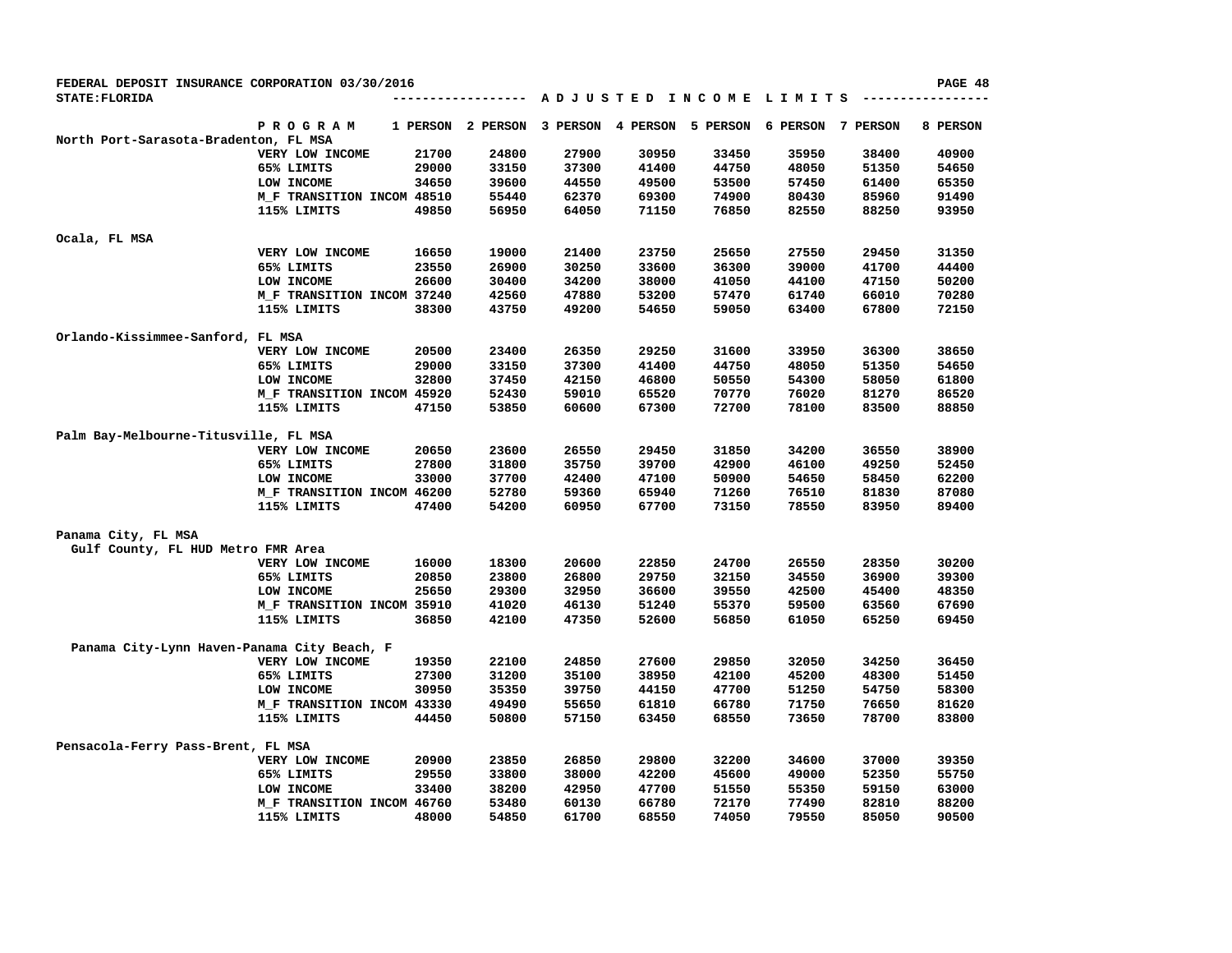| FEDERAL DEPOSIT INSURANCE CORPORATION 03/30/2016 |                            |          |              |                   |       |                                         |                   |       | PAGE 49  |
|--------------------------------------------------|----------------------------|----------|--------------|-------------------|-------|-----------------------------------------|-------------------|-------|----------|
| <b>STATE: FLORIDA</b>                            |                            |          | . <b>.</b> . |                   |       | A D J U S T E D I N C O M E L I M I T S |                   |       |          |
| Port St. Lucie, FL MSA                           | <b>PROGRAM</b>             | 1 PERSON | 2 PERSON     | 3 PERSON 4 PERSON |       | 5 PERSON                                | 6 PERSON 7 PERSON |       | 8 PERSON |
|                                                  | VERY LOW INCOME            | 19750    | 22550        | 25350             | 28150 | 30450                                   | 32700             | 34950 | 37200    |
|                                                  | 65% LIMITS                 | 26100    | 29800        | 33550             | 37250 | 40250                                   | 43250             | 46200 | 49200    |
|                                                  | LOW INCOME                 | 31550    | 36050        | 40550             | 45050 | 48700                                   | 52300             | 55900 | 59500    |
|                                                  | M_F TRANSITION INCOM 44170 |          | 50470        | 56770             | 63070 | 68180                                   | 73220             | 78260 | 83300    |
|                                                  | 115% LIMITS                | 45350    | 51800        | 58300             | 64750 | 69950                                   | 75150             | 80300 | 85500    |
| Punta Gorda, FL MSA                              |                            |          |              |                   |       |                                         |                   |       |          |
|                                                  | VERY LOW INCOME            | 19450    | 22200        | 25000             | 27750 | 30000                                   | 32200             | 34450 | 36650    |
|                                                  | 65% LIMITS                 | 25550    | 29200        | 32850             | 36450 | 39400                                   | 42300             | 45200 | 48150    |
|                                                  | LOW INCOME                 | 31100    | 35550        | 40000             | 44400 | 48000                                   | 51550             | 55100 | 58650    |
|                                                  | M_F TRANSITION INCOM 43540 |          | 49770        | 56000             | 62160 | 67200                                   | 72170             | 77140 | 82110    |
|                                                  | 115% LIMITS                | 44700    | 51100        | 57500             | 63850 | 69000                                   | 74100             | 79200 | 84300    |
| Sebastian-Vero Beach, FL MSA                     |                            |          |              |                   |       |                                         |                   |       |          |
|                                                  | VERY LOW INCOME            | 19300    | 22050        | 24800             | 27550 | 29800                                   | 32000             | 34200 | 36400    |
|                                                  | 65% LIMITS                 | 27650    | 31600        | 35550             | 39500 | 42700                                   | 45850             | 49000 | 52150    |
|                                                  | LOW INCOME                 | 30900    | 35300        | 39700             | 44100 | 47650                                   | 51200             | 54700 | 58250    |
|                                                  | M_F TRANSITION INCOM 43260 |          | 49420        | 55580             | 61740 | 66710                                   | 71680             | 76580 | 81550    |
|                                                  | 115% LIMITS                | 44400    | 50750        | 57100             | 63400 | 68500                                   | 73550             | 78650 | 83700    |
| Sebring, FL MSA                                  |                            |          |              |                   |       |                                         |                   |       |          |
|                                                  | VERY LOW INCOME            | 15900    | 18200        | 20450             | 22700 | 24550                                   | 26350             | 28150 | 30000    |
|                                                  | 65% LIMITS                 | 21300    | 24350        | 27400             | 30400 | 32850                                   | 35300             | 37700 | 40150    |
|                                                  | LOW INCOME                 | 25450    | 29050        | 32700             | 36300 | 39250                                   | 42150             | 45050 | 47950    |
|                                                  | M_F TRANSITION INCOM 35630 |          | 40670        | 45780             | 50820 | 54950                                   | 59010             | 63070 | 67130    |
|                                                  | 115% LIMITS                | 36550    | 41800        | 47000             | 52200 | 56400                                   | 60600             | 64750 | 68950    |
| Tallahassee, FL MSA                              |                            |          |              |                   |       |                                         |                   |       |          |
| Tallahassee, FL HUD Metro FMR Area               |                            |          |              |                   |       |                                         |                   |       |          |
|                                                  | VERY LOW INCOME            | 22800    | 26050        | 29300             | 32550 | 35200                                   | 37800             | 40400 | 43000    |
|                                                  | 65% LIMITS                 | 32450    | 37050        | 41700             | 46300 | 50050                                   | 53750             | 57450 | 61150    |
|                                                  | LOW INCOME                 | 36500    | 41700        | 46900             | 52100 | 56300                                   | 60450             | 64650 | 68800    |
|                                                  | M_F TRANSITION INCOM 51100 |          | 58380        | 65660             | 72940 | 78820                                   | 84630             | 90510 | 96320    |
|                                                  | 115% LIMITS                | 52450    | 59950        | 67450             | 74900 | 80900                                   | 86900             | 92900 | 98900    |
| Wakulla County, FL HUD Metro FMR Area            |                            |          |              |                   |       |                                         |                   |       |          |
|                                                  | VERY LOW INCOME            | 21750    | 24850        | 27950             | 31050 | 33550                                   | 36050             | 38550 | 41000    |
|                                                  | 65% LIMITS                 | 30600    | 35000        | 39350             | 43700 | 47200                                   | 50700             | 54200 | 57700    |
|                                                  | LOW INCOME                 | 34800    | 39800        | 44750             | 49700 | 53700                                   | 57700             | 61650 | 65650    |
|                                                  | M_F TRANSITION INCOM 48720 |          | 55720        | 62650             | 69580 | 75180                                   | 80780             | 86310 | 91910    |
|                                                  | 115% LIMITS                | 50050    | 57200        | 64350             | 71450 | 77200                                   | 82900             | 88600 | 94350    |
| Tampa-St. Petersburg-Clearwater, FL MSA          |                            |          |              |                   |       |                                         |                   |       |          |
|                                                  | VERY LOW INCOME            | 20750    | 23700        | 26650             | 29600 | 32000                                   | 34350             | 36750 | 39100    |
|                                                  | 65% LIMITS                 | 29050    | 33200        | 37350             | 41450 | 44800                                   | 48100             | 51400 | 54750    |
|                                                  | LOW INCOME                 | 33150    | 37900        | 42650             | 47350 | 51150                                   | 54950             | 58750 | 62550    |
|                                                  | M_F TRANSITION INCOM 46410 |          | 53060        | 59710             | 66290 | 71610                                   | 76930             | 82250 | 87570    |
|                                                  | 115% LIMITS                | 47650    | 54450        | 61250             | 68050 | 73500                                   | 78950             | 84400 | 89850    |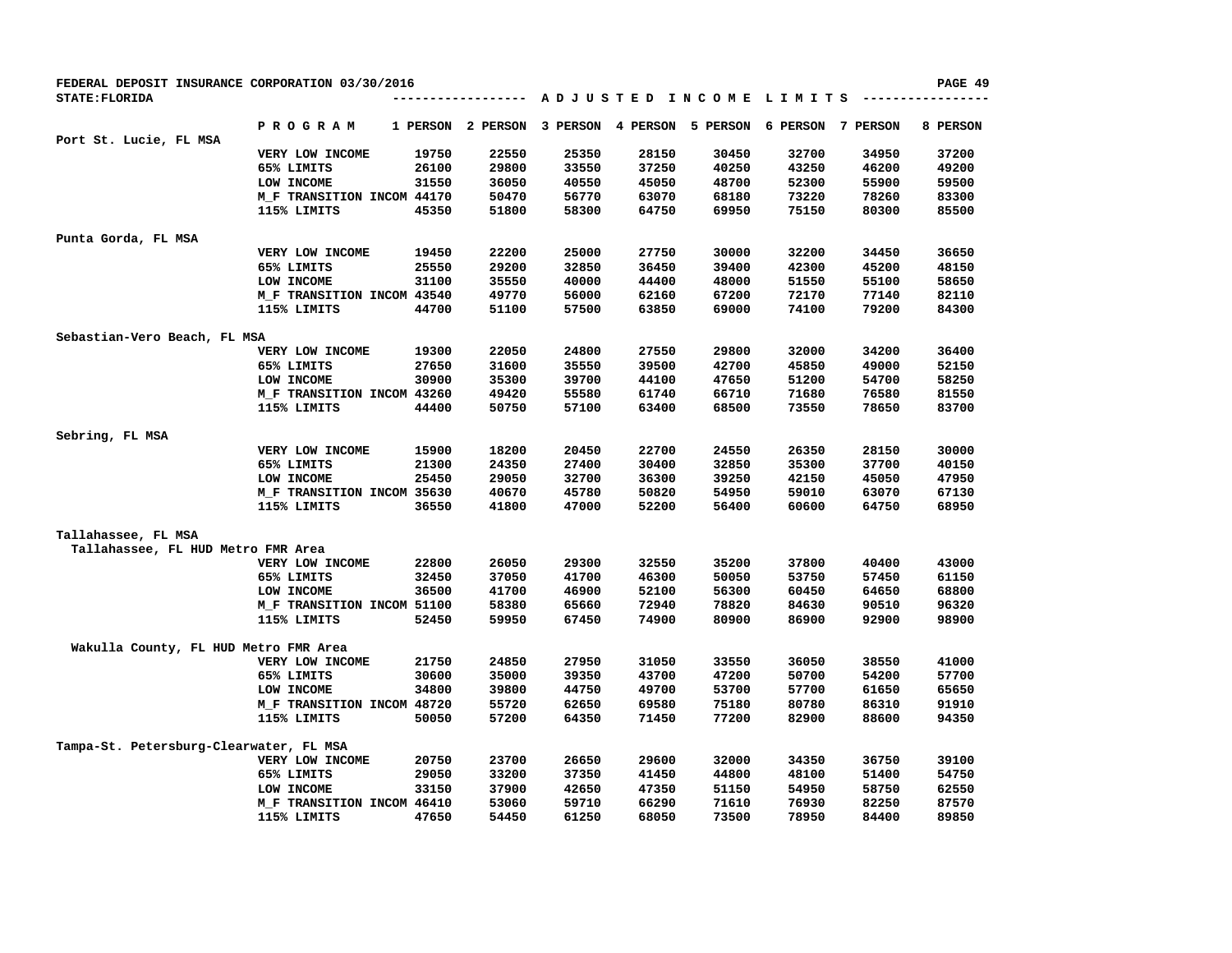| FEDERAL DEPOSIT INSURANCE CORPORATION 03/30/2016 |                            |          |                |          |          |                        |          |          | PAGE 50  |
|--------------------------------------------------|----------------------------|----------|----------------|----------|----------|------------------------|----------|----------|----------|
| STATE: FLORIDA                                   |                            |          | -------------- |          |          | ADJUSTED INCOME LIMITS |          |          |          |
|                                                  | <b>PROGRAM</b>             | 1 PERSON | 2 PERSON       | 3 PERSON | 4 PERSON | 5 PERSON               | 6 PERSON | 7 PERSON | 8 PERSON |
| The Villages, FL MSA                             |                            |          |                |          |          |                        |          |          |          |
|                                                  | VERY LOW INCOME            | 20850    | 23800          | 26800    | 29750    | 32150                  | 34550    | 36900    | 39300    |
|                                                  | 65% LIMITS                 | 28150    | 32200          | 36200    | 40200    | 43450                  | 46650    | 49850    | 53100    |
|                                                  | LOW INCOME                 | 33350    | 38100          | 42850    | 47600    | 51450                  | 55250    | 59050    | 62850    |
|                                                  | M_F TRANSITION INCOM 46690 |          | 53340          | 59990    | 66640    | 72030                  | 77350    | 82670    | 87990    |
|                                                  | 115% LIMITS                | 47950    | 54800          | 61650    | 68450    | 73950                  | 79450    | 84900    | 90400    |
| Bradford County, FL                              |                            |          |                |          |          |                        |          |          |          |
|                                                  | VERY LOW INCOME            | 17850    | 20400          | 22950    | 25450    | 27500                  | 29550    | 31600    | 33600    |
|                                                  | 65% LIMITS                 | 23800    | 27200          | 30600    | 34000    | 36750                  | 39450    | 42200    | 44900    |
|                                                  | LOW INCOME                 | 28500    | 32600          | 36650    | 40700    | 44000                  | 47250    | 50500    | 53750    |
|                                                  | M_F TRANSITION INCOM 39900 |          | 45640          | 51310    | 56980    | 61600                  | 66150    | 70700    | 75250    |
|                                                  | 115% LIMITS                | 40950    | 46800          | 52650    | 58500    | 63200                  | 67900    | 72550    | 77250    |
| Calhoun County, FL                               |                            |          |                |          |          |                        |          |          |          |
|                                                  | VERY LOW INCOME            | 15900    | 18200          | 20450    | 22700    | 24550                  | 26350    | 28150    | 30000    |
|                                                  | 65% LIMITS                 | 21300    | 24350          | 27400    | 30400    | 32850                  | 35300    | 37700    | 40150    |
|                                                  | LOW INCOME                 | 25450    | 29050          | 32700    | 36300    | 39250                  | 42150    | 45050    | 47950    |
|                                                  | M F TRANSITION INCOM 35630 |          | 40670          | 45780    | 50820    | 54950                  | 59010    | 63070    | 67130    |
|                                                  | 115% LIMITS                | 36550    | 41800          | 47000    | 52200    | 56400                  | 60600    | 64750    | 68950    |
| Columbia County, FL                              |                            |          |                |          |          |                        |          |          |          |
|                                                  | VERY LOW INCOME            | 17500    | 20000          | 22500    | 25000    | 27000                  | 29000    | 31000    | 33000    |
|                                                  | 65% LIMITS                 | 23550    | 26900          | 30250    | 33600    | 36300                  | 39000    | 41700    | 44400    |
|                                                  | LOW INCOME                 | 28000    | 32000          | 36000    | 40000    | 43200                  | 46400    | 49600    | 52800    |
|                                                  | M F TRANSITION INCOM 39200 |          | 44800          | 50400    | 56000    | 60480                  | 64960    | 69440    | 73920    |
|                                                  | 115% LIMITS                | 40250    | 46000          | 51750    | 57500    | 62100                  | 66700    | 71300    | 75900    |
| DeSoto County, FL                                |                            |          |                |          |          |                        |          |          |          |
|                                                  | VERY LOW INCOME            | 15900    | 18200          | 20450    | 22700    | 24550                  | 26350    | 28150    | 30000    |
|                                                  | 65% LIMITS                 | 21300    | 24350          | 27400    | 30400    | 32850                  | 35300    | 37700    | 40150    |
|                                                  | LOW INCOME                 | 25450    | 29050          | 32700    | 36300    | 39250                  | 42150    | 45050    | 47950    |
|                                                  | M_F TRANSITION INCOM 35630 |          | 40670          | 45780    | 50820    | 54950                  | 59010    | 63070    | 67130    |
|                                                  | 115% LIMITS                | 36550    | 41800          | 47000    | 52200    | 56400                  | 60600    | 64750    | 68950    |
| Dixie County, FL                                 |                            |          |                |          |          |                        |          |          |          |
|                                                  | VERY LOW INCOME            | 15900    | 18200          | 20450    | 22700    | 24550                  | 26350    | 28150    | 30000    |
|                                                  | 65% LIMITS                 | 22800    | 26050          | 29300    | 32550    | 35200                  | 37800    | 40400    | 43000    |
|                                                  | LOW INCOME                 | 25450    | 29050          | 32700    | 36300    | 39250                  | 42150    | 45050    | 47950    |
|                                                  | M_F TRANSITION INCOM 35630 |          | 40670          | 45780    | 50820    | 54950                  | 59010    | 63070    | 67130    |
|                                                  | 115% LIMITS                | 36550    | 41800          | 47000    | 52200    | 56400                  | 60600    | 64750    | 68950    |
| Franklin County, FL                              |                            |          |                |          |          |                        |          |          |          |
|                                                  | VERY LOW INCOME            | 17500    | 20000          | 22500    | 24950    | 26950                  | 28950    | 30950    | 32950    |
|                                                  | 65% LIMITS                 | 23550    | 26900          | 30250    | 33600    | 36300                  | 39000    | 41700    | 44400    |
|                                                  | LOW INCOME                 | 27950    | 31950          | 35950    | 39900    | 43100                  | 46300    | 49500    | 52700    |
|                                                  | M_F TRANSITION INCOM 39130 |          | 44730          | 50330    | 55860    | 60340                  | 64820    | 69300    | 73780    |
|                                                  | 115% LIMITS                | 40150    | 45900          | 51650    | 57350    | 61950                  | 66550    | 71150    | 75750    |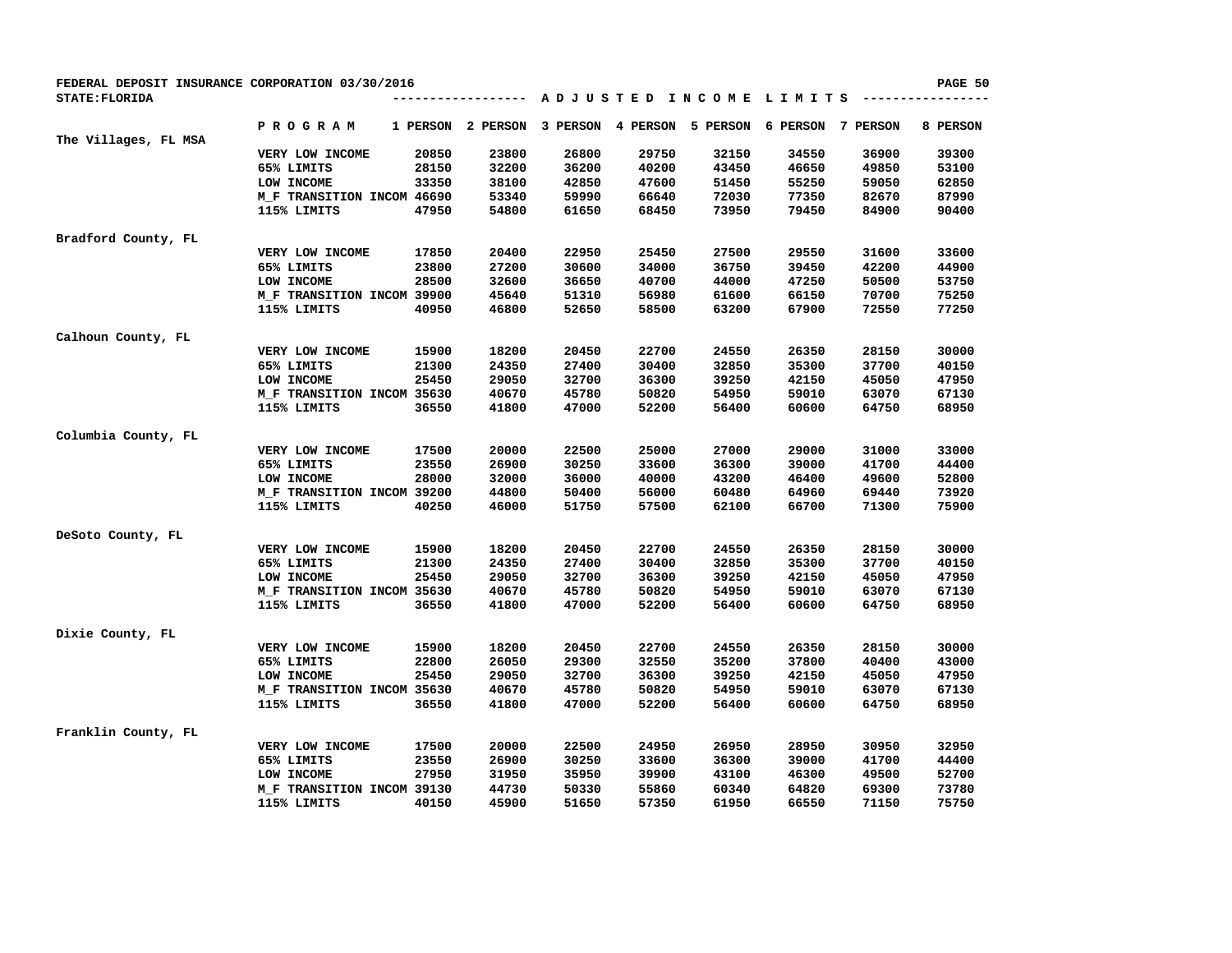| FEDERAL DEPOSIT INSURANCE CORPORATION 03/30/2016 |                            |                |                               |                |                |                                         |                   |                | PAGE 51        |
|--------------------------------------------------|----------------------------|----------------|-------------------------------|----------------|----------------|-----------------------------------------|-------------------|----------------|----------------|
| STATE: FLORIDA                                   |                            |                | . - - - - - - - - - - - - - - |                |                | A D J U S T E D I N C O M E L I M I T S |                   |                |                |
|                                                  | P R O G R A M              | 1 PERSON       | 2 PERSON                      | 3 PERSON       | 4 PERSON       | 5 PERSON                                | 6 PERSON 7 PERSON |                | 8 PERSON       |
| Glades County, FL                                |                            |                |                               |                |                |                                         |                   |                |                |
|                                                  | VERY LOW INCOME            | 15900          | 18200                         | 20450          | 22700          | 24550                                   | 26350<br>35300    | 28150          | 30000          |
|                                                  | 65% LIMITS<br>LOW INCOME   | 21300<br>25450 | 24350<br>29050                | 27400<br>32700 | 30400<br>36300 | 32850<br>39250                          | 42150             | 37700<br>45050 | 40150<br>47950 |
|                                                  |                            |                |                               |                |                |                                         |                   |                |                |
|                                                  | M F TRANSITION INCOM 35630 |                | 40670                         | 45780          | 50820          | 54950                                   | 59010             | 63070          | 67130          |
|                                                  | 115% LIMITS                | 36550          | 41800                         | 47000          | 52200          | 56400                                   | 60600             | 64750          | 68950          |
| Hamilton County, FL                              |                            |                |                               |                |                |                                         |                   |                |                |
|                                                  | VERY LOW INCOME            | 17000          | 19400                         | 21850          | 24250          | 26200                                   | 28150             | 30100          | 32050          |
|                                                  | 65% LIMITS                 | 22300          | 25500                         | 28700          | 31850          | 34400                                   | 36950             | 39500          | 42050          |
|                                                  | LOW INCOME                 | 27200          | 31050                         | 34950          | 38800          | 41950                                   | 45050             | 48150          | 51250          |
|                                                  | M_F TRANSITION INCOM 38080 |                | 43470                         | 48930          | 54320          | 58730                                   | 63070             | 67410          | 71750          |
|                                                  | 115% LIMITS                | 39100          | 44650                         | 50250          | 55800          | 60300                                   | 64750             | 69200          | 73700          |
| Hardee County, FL                                |                            |                |                               |                |                |                                         |                   |                |                |
|                                                  | VERY LOW INCOME            | 15900          | 18200                         | 20450          | 22700          | 24550                                   | 26350             | 28150          | 30000          |
|                                                  | 65% LIMITS                 | 21300          | 24350                         | 27400          | 30400          | 32850                                   | 35300             | 37700          | 40150          |
|                                                  | LOW INCOME                 | 25450          | 29050                         | 32700          | 36300          | 39250                                   | 42150             | 45050          | 47950          |
|                                                  | M_F TRANSITION INCOM 35630 |                | 40670                         | 45780          | 50820          | 54950                                   | 59010             | 63070          | 67130          |
|                                                  | 115% LIMITS                | 36550          | 41800                         | 47000          | 52200          | 56400                                   | 60600             | 64750          | 68950          |
| Hendry County, FL                                |                            |                |                               |                |                |                                         |                   |                |                |
|                                                  | VERY LOW INCOME            | 15900          | 18200                         | 20450          | 22700          | 24550                                   | 26350             | 28150          | 30000          |
|                                                  | 65% LIMITS                 | 21300          | 24350                         | 27400          | 30400          | 32850                                   | 35300             | 37700          | 40150          |
|                                                  | LOW INCOME                 | 25450          | 29050                         | 32700          | 36300          | 39250                                   | 42150             | 45050          | 47950          |
|                                                  | M_F TRANSITION INCOM 35630 |                | 40670                         | 45780          | 50820          | 54950                                   | 59010             | 63070          | 67130          |
|                                                  | 115% LIMITS                | 36550          | 41800                         | 47000          | 52200          | 56400                                   | 60600             | 64750          | 68950          |
|                                                  |                            |                |                               |                |                |                                         |                   |                |                |
| Holmes County, FL                                | VERY LOW INCOME            | 16450          | 18800                         | 21150          | 23450          | 25350                                   | 27250             | 29100          | 31000          |
|                                                  | 65% LIMITS                 | 23550          | 26900                         | 30250          | 33600          | 36300                                   | 39000             | 41700          | 44400          |
|                                                  | LOW INCOME                 | 26250          | 30000                         | 33750          | 37500          | 40500                                   | 43500             | 46500          | 49500          |
|                                                  | M_F TRANSITION INCOM 36750 |                | 42000                         | 47250          | 52500          | 56700                                   | 60900             | 65100          | 69300          |
|                                                  | 115% LIMITS                | 37750          | 43150                         | 48550          | 53900          | 58250                                   | 62550             | 66850          | 71150          |
|                                                  |                            |                |                               |                |                |                                         |                   |                |                |
| Jackson County, FL                               |                            |                |                               |                |                |                                         |                   |                |                |
|                                                  | VERY LOW INCOME            | 18200          | 20800                         | 23400          | 26000          | 28100                                   | 30200             | 32250          | 34350          |
|                                                  | 65% LIMITS                 | 24750          | 28250                         | 31800          | 35300          | 38150                                   | 40950             | 43800          | 46600          |
|                                                  | LOW INCOME                 | 29150          | 33300                         | 37450          | 41600          | 44950                                   | 48300             | 51600          | 54950          |
|                                                  | M_F TRANSITION INCOM 40810 |                | 46620                         | 52430          | 58240          | 62930                                   | 67620             | 72240          | 76930          |
|                                                  | 115% LIMITS                | 41900          | 47850                         | 53850          | 59800          | 64600                                   | 69400             | 74200          | 78950          |
| Lafayette County, FL                             |                            |                |                               |                |                |                                         |                   |                |                |
|                                                  | VERY LOW INCOME            | 18900          | 21600                         | 24300          | 27000          | 29200                                   | 31350             | 33500          | 35650          |
|                                                  | 65% LIMITS                 | 26150          | 29900                         | 33650          | 37350          | 40350                                   | 43350             | 46350          | 49350          |
|                                                  | LOW INCOME                 | 30250          | 34600                         | 38900          | 43200          | 46700                                   | 50150             | 53600          | 57050          |
|                                                  | M_F TRANSITION INCOM 42350 |                | 48440                         | 54460          | 60480          | 65380                                   | 70210             | 75040          | 79870          |
|                                                  | 115% LIMITS                | 43500          | 49700                         | 55900          | 62100          | 67100                                   | 72050             | 77050          | 82000          |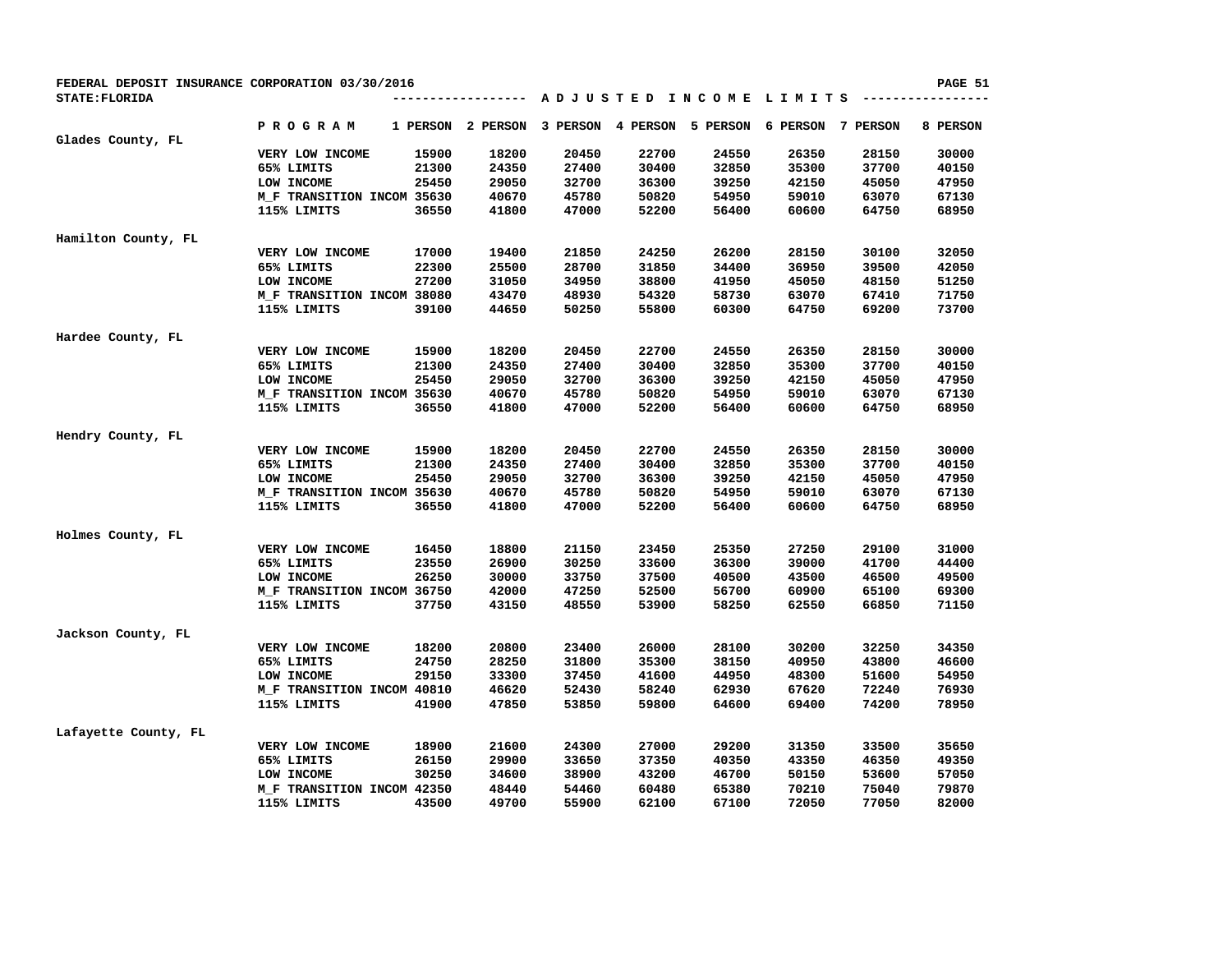| FEDERAL DEPOSIT INSURANCE CORPORATION 03/30/2016 |                            |          |                 |          |          |                        |          |          | PAGE 52  |
|--------------------------------------------------|----------------------------|----------|-----------------|----------|----------|------------------------|----------|----------|----------|
| STATE: FLORIDA                                   |                            |          | --------------- |          |          | ADJUSTED INCOME LIMITS |          |          |          |
| Levy County, FL                                  | <b>PROGRAM</b>             | 1 PERSON | 2 PERSON        | 3 PERSON | 4 PERSON | 5 PERSON               | 6 PERSON | 7 PERSON | 8 PERSON |
|                                                  | VERY LOW INCOME            | 15900    | 18200           | 20450    | 22700    | 24550                  | 26350    | 28150    | 30000    |
|                                                  | 65% LIMITS                 | 21300    | 24350           | 27400    | 30400    | 32850                  | 35300    | 37700    | 40150    |
|                                                  | LOW INCOME                 | 25450    | 29050           | 32700    | 36300    | 39250                  | 42150    | 45050    | 47950    |
|                                                  | M F TRANSITION INCOM 35630 |          | 40670           | 45780    | 50820    | 54950                  | 59010    | 63070    | 67130    |
|                                                  | 115% LIMITS                | 36550    | 41800           | 47000    | 52200    | 56400                  | 60600    | 64750    | 68950    |
| Liberty County, FL                               |                            |          |                 |          |          |                        |          |          |          |
|                                                  | VERY LOW INCOME            | 18900    | 21600           | 24300    | 26950    | 29150                  | 31300    | 33450    | 35600    |
|                                                  | 65% LIMITS                 | 24600    | 28100           | 31600    | 35100    | 37950                  | 40750    | 43550    | 46350    |
|                                                  | LOW INCOME                 | 30200    | 34500           | 38800    | 43100    | 46550                  | 50000    | 53450    | 56900    |
|                                                  | M F TRANSITION INCOM 42280 |          | 48300           | 54320    | 60340    | 65170                  | 70000    | 74830    | 79660    |
|                                                  | 115% LIMITS                | 43400    | 49600           | 55800    | 61950    | 66950                  | 71900    | 76850    | 81800    |
| Madison County, FL                               |                            |          |                 |          |          |                        |          |          |          |
|                                                  | VERY LOW INCOME            | 15900    | 18200           | 20450    | 22700    | 24550                  | 26350    | 28150    | 30000    |
|                                                  | 65% LIMITS                 | 21300    | 24350           | 27400    | 30400    | 32850                  | 35300    | 37700    | 40150    |
|                                                  | LOW INCOME                 | 25450    | 29050           | 32700    | 36300    | 39250                  | 42150    | 45050    | 47950    |
|                                                  | M_F TRANSITION INCOM 35630 |          | 40670           | 45780    | 50820    | 54950                  | 59010    | 63070    | 67130    |
|                                                  | 115% LIMITS                | 36550    | 41800           | 47000    | 52200    | 56400                  | 60600    | 64750    | 68950    |
| Monroe County, FL                                |                            |          |                 |          |          |                        |          |          |          |
|                                                  | VERY LOW INCOME            | 30100    | 34400           | 38700    | 42950    | 46400                  | 49850    | 53300    | 56700    |
|                                                  | 65% LIMITS                 | 41650    | 47600           | 53550    | 59500    | 64300                  | 69050    | 73800    | 78550    |
|                                                  | LOW INCOME                 | 48100    | 55000           | 61850    | 68700    | 74200                  | 79700    | 85200    | 90700    |
|                                                  | M_F TRANSITION INCOM 67340 |          | 77000           | 86590    | 96180    | 103880                 | 111580   | 119280   | 126980   |
|                                                  | 115% LIMITS                | 69150    | 79000           | 88900    | 98750    | 106650                 | 114550   | 122450   | 130350   |
| Okeechobee County, FL                            |                            |          |                 |          |          |                        |          |          |          |
|                                                  | VERY LOW INCOME            | 15900    | 18200           | 20450    | 22700    | 24550                  | 26350    | 28150    | 30000    |
|                                                  | 65% LIMITS                 | 21700    | 24800           | 27900    | 31000    | 33500                  | 36000    | 38450    | 40950    |
|                                                  | LOW INCOME                 | 25450    | 29050           | 32700    | 36300    | 39250                  | 42150    | 45050    | 47950    |
|                                                  | M F TRANSITION INCOM 35630 |          | 40670           | 45780    | 50820    | 54950                  | 59010    | 63070    | 67130    |
|                                                  | 115% LIMITS                | 36550    | 41800           | 47000    | 52200    | 56400                  | 60600    | 64750    | 68950    |
| Putnam County, FL                                |                            |          |                 |          |          |                        |          |          |          |
|                                                  | VERY LOW INCOME            | 15900    | 18200           | 20450    | 22700    | 24550                  | 26350    | 28150    | 30000    |
|                                                  | 65% LIMITS                 | 21300    | 24350           | 27400    | 30400    | 32850                  | 35300    | 37700    | 40150    |
|                                                  | LOW INCOME                 | 25450    | 29050           | 32700    | 36300    | 39250                  | 42150    | 45050    | 47950    |
|                                                  | M_F TRANSITION INCOM 35630 |          | 40670           | 45780    | 50820    | 54950                  | 59010    | 63070    | 67130    |
|                                                  | 115% LIMITS                | 36550    | 41800           | 47000    | 52200    | 56400                  | 60600    | 64750    | 68950    |
| Suwannee County, FL                              |                            |          |                 |          |          |                        |          |          |          |
|                                                  | VERY LOW INCOME            | 15900    | 18200           | 20450    | 22700    | 24550                  | 26350    | 28150    | 30000    |
|                                                  | 65% LIMITS                 | 21300    | 24350           | 27400    | 30400    | 32850                  | 35300    | 37700    | 40150    |
|                                                  | LOW INCOME                 | 25450    | 29050           | 32700    | 36300    | 39250                  | 42150    | 45050    | 47950    |
|                                                  | M_F TRANSITION INCOM 35630 |          | 40670           | 45780    | 50820    | 54950                  | 59010    | 63070    | 67130    |
|                                                  | 115% LIMITS                | 36550    | 41800           | 47000    | 52200    | 56400                  | 60600    | 64750    | 68950    |